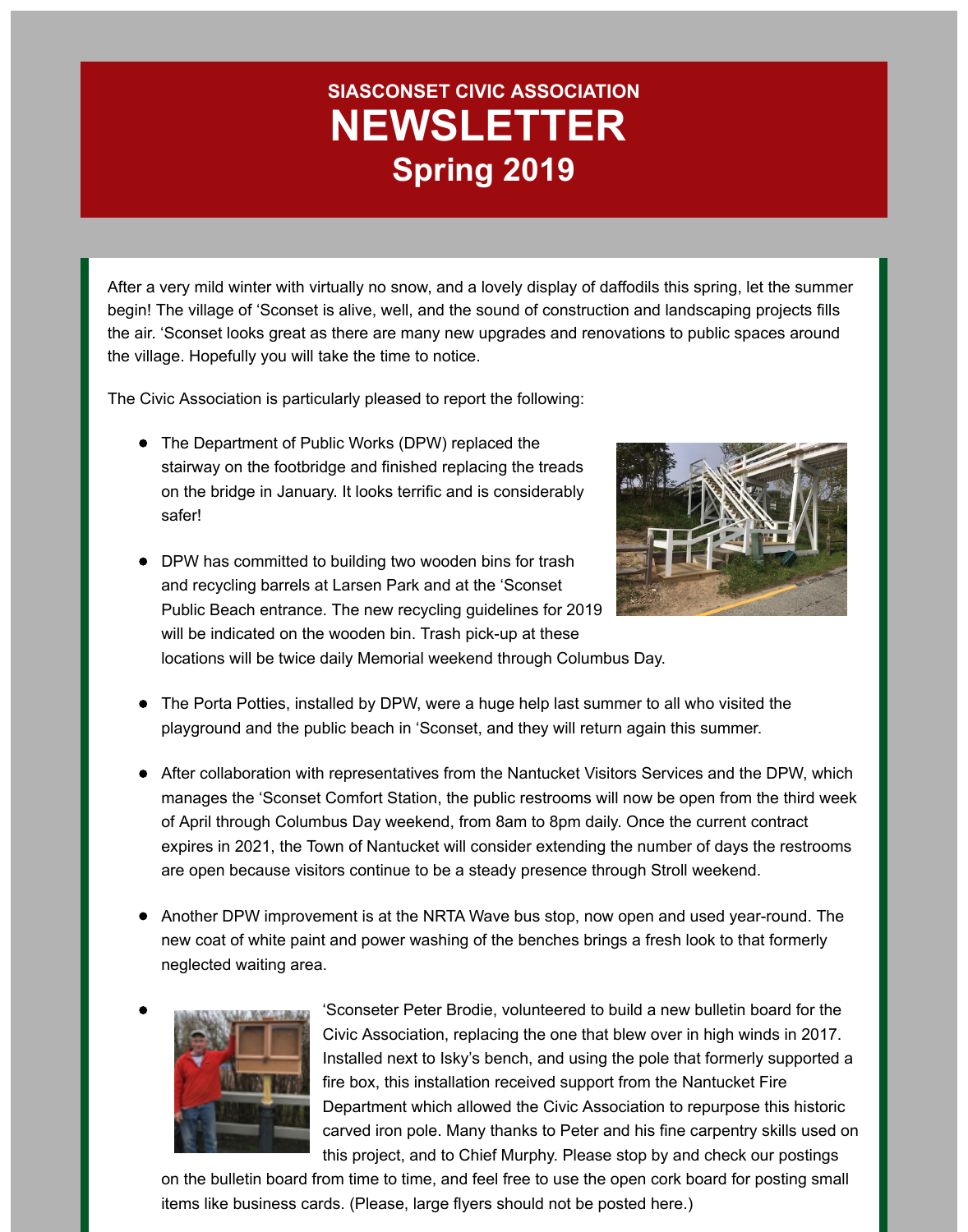Perhaps the most exciting Civic Association initiative this winter was working with the Nantuc Conservation Foundation to upgrade Larsen Park, aiming to make it a more user-friendly

space. The Civic Association Board approved the use of funds to extend the brickwork all the way to the 'Sconset Market allowing for optimal placement of an extended bike rack. Freeing up the center of Larsen Park where bike racks once stood allowed for the placement of picnic tables that the Association purchased for that space. The tables will provide 'Sconseters and visitors with more seating in Larsen Park to enjoy the outdoors. The DPW will remove trash from Larsen Park twice a day from Memorial Day weekend through Columbus Day.





The Civic Association's Clean Team has already been at work. On May 15th, participants Renange 1. Crisp, Charles Mappin, Kit Murphy, Mary Will, Charley Polachi and Martha Polachi picked up on Sankaty Road, Coffin, Clifton, Lindberg, Lower Baxter, Rosaly, Butterfly, Sconset Avenue, Front, Broadway, Center and Shell Streets, and Ocean Avenue.



- The Clean Team will be cleaning the village again on Tuesday June 11. If you will be on islan hope you can help. For details and to register, please visit https://www.siasconsetcivicassociation.org/events. And please let the Civic Association if there is a particular area in the village in need of attention.
- Last fall the Civic Association collaborated with the 'Sconset Trust and the Visitor Center of Nantucket to put together a new, comprehensive map of 'Sconset. This should assist our mai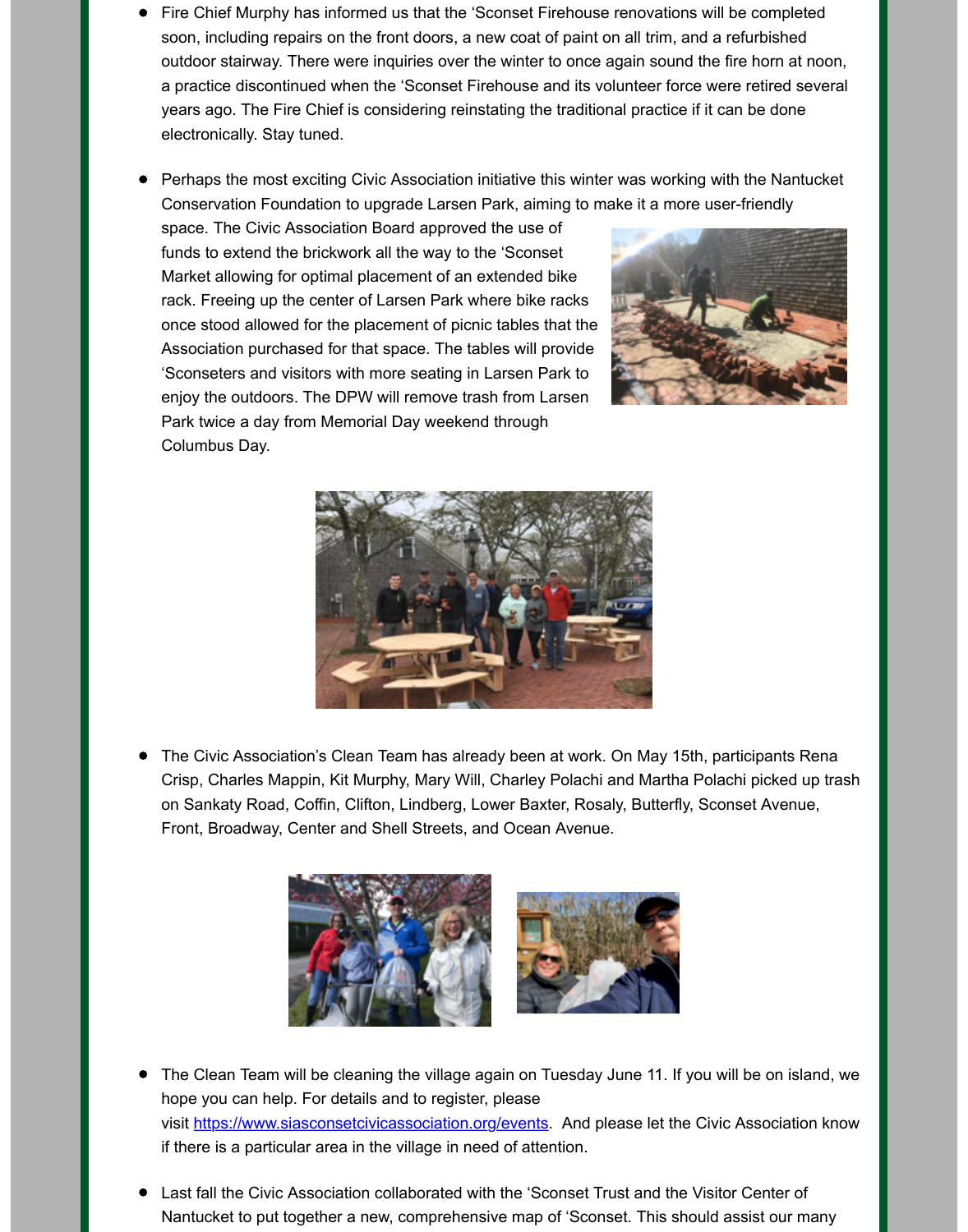visitors to tour the village on foot and direct them to points of interest along the way. The map will be available at the 'Sconset Market, Claudettes, and the Wave bus stop.

And finally, the Civic Association developed a brochure designed for renters and new home buyers in 'Sconset. It explains what the Civic Association does for the village and hopefully will encourage new membership and participation in the Civic Association. It will be distributed by 'Sconset Real Estate, and will be available at the bulletin board and at our summer meetings.

The Board of Directors of the Siasconset Civic Association serving you this summer will be:

Martha Polachi, President Cathy Bowman, Vice President Gene Hilzenrath, Treasurer Mary Will, Secretary David Boyce, Clerk Maggie Boone Nelson (Snooky) Eldridge Lynn Filipski Maxwell Mundy CO North Whitney Schrauth Kate Stahler Starrett Gail Walker Mark Donato (Ex Officio)

The general meetings of the Sconset Civic Association are scheduled for **Wednesday July 10** at 6 pm, and **Wednesday August 7** at 6 pm (immediately followed by a BBQ for all members). Hope to see you there - and please invite any new neighbors you have to come!

Martha Polachi President, Siasconset Civic Association

#### **COMMUNITY RESOURCE**

Our website continues to expand as we add more information and links as a resource for the 'Sconset community. Information about the new guidelines for solid waste and recycling has been added -- and much more! Suggestions for additional content are always welcome.

| <b>FOR THE LOVE OF SCONSET •</b><br>For the Love of Sconset | <b>FOR THE LI</b><br>OUR COMMUNITY .<br>Our Community |
|-------------------------------------------------------------|-------------------------------------------------------|
| BIKE PATH SAFETY AND ETIQUETTE                              | <b>HISTORY</b>                                        |
| <b>BLUFF WALK ETIQUETTE</b>                                 | <b>ACK LINKS</b>                                      |
| <b>CODFISH PARK PLAYGROUND</b>                              | ASSOCIATIONS, BOARDS, AND CLUBS                       |
| <b>KEEP SCONSET CLEAN</b><br>о                              | <b>BUSINESSES AND SHOPS</b>                           |
| <b>HEALTHY YARDS</b>                                        | <b>CHAPEL</b>                                         |
| PROTECT OUR DARK SKY                                        | MOVIE SCHEDULE                                        |
| <b>SAFETY MATTERS</b>                                       | <b>NEXTDOOR 'SCONSET</b>                              |
| SHARING THE SHORE WITH SEALS                                | POST OFFICE                                           |
| SILENCE IS GOLDEN                                           | <b>RESTAURANTS</b>                                    |
| POINTS OF CONTACT                                           | SOLID WASTE AND RECYCLING                             |
|                                                             | <b>TRAILS</b>                                         |
|                                                             |                                                       |